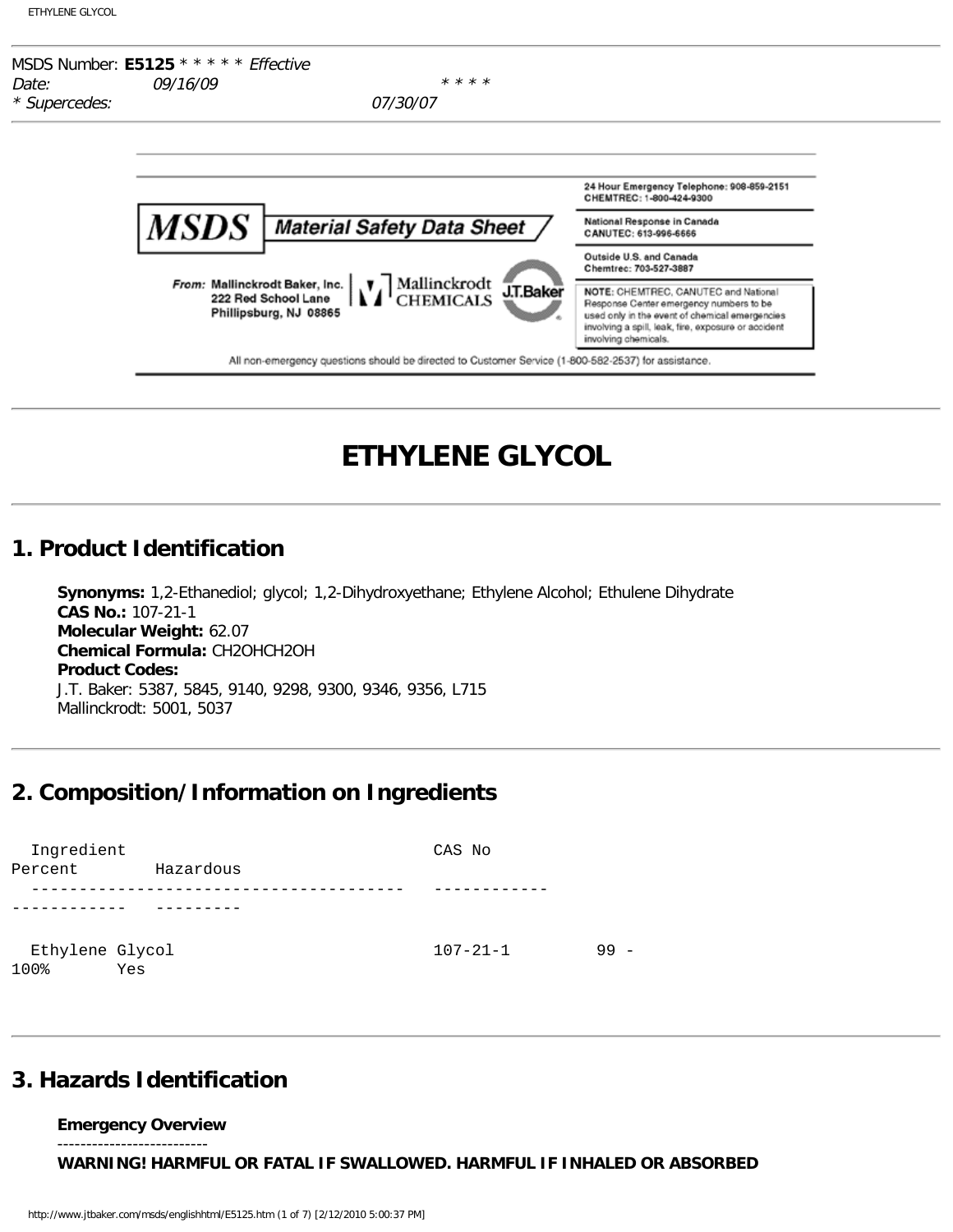### **THROUGH SKIN. MAY CAUSE ALLERGIC SKIN REACTION. MAY CAUSE IRRITATION TO SKIN, EYES, AND RESPIRATORY TRACT. AFFECTS CENTRAL NERVOUS SYSTEM.**

-----------------------------------------------------------------------------------------------------------

**SAF-T-DATA(tm)** Ratings (Provided here for your convenience)

Health Rating: 2 - Moderate (Life) Flammability Rating: 1 - Slight Reactivity Rating: 1 - Slight Contact Rating: 3 - Severe (Life) Lab Protective Equip: GOGGLES & SHIELD; LAB COAT & APRON; VENT HOOD; PROPER GLOVES Storage Color Code: Green (General Storage)

-----------------------------------------------------------------------------------------------------------

### **Potential Health Effects**

----------------------------------

### **Inhalation:**

Vapor inhalation is generally not a problem unless heated or misted. Exposure to vapors over an extended time period has caused throat irritation and headache. May cause nausea, vomiting, dizziness and drowsiness. Pulmonary edema and central nervous system depression may also develop. When heated or misted, has produced rapid, involuntary eye movement and coma.

### **Ingestion:**

Initial symptoms in massive dosage parallel alcohol intoxication, progressing to CNS depression, vomiting, headache, rapid respiratory and heart rate, lowered blood pressure, stupor, collapse, and unconsciousness with convulsions. Death from respiratory arrest or cardiovascular collapse may follow. Lethal dose in humans: 100 ml (3-4 ounces).

### **Skin Contact:**

Minor skin irritation and penetration may occur.

### **Eye Contact:**

Splashes may cause irritation, pain, eye damage.

#### **Chronic Exposure:**

Repeated small exposures by any route can cause severe kidney problems. Brain damage may also occur. Skin allergy can develop. May damage the developing fetus.

#### **Aggravation of Pre-existing Conditions:**

Persons with pre-existing skin disorders, eye problems, or impaired liver, kidney, or respiratory function may be more susceptible to the effects of this substance.

# **4. First Aid Measures**

#### **Inhalation:**

Remove to fresh air. If not breathing, give artificial respiration. If breathing is difficult, give oxygen. Call a physician.

### **Ingestion:**

Induce vomiting immediately as directed by medical personnel. Never give anything by mouth to an unconscious person. Get medical attention.

#### **Skin Contact:**

Remove any contaminated clothing. Wash skin with soap and water for at least 15 minutes. Get medical attention if irritation develops or persists.

#### **Eye Contact:**

Immediately flush eyes with plenty of water for at least 15 minutes, lifting lower and upper eyelids occasionally. Get medical attention immediately.

### **Note to Physician:**

Give sodium bicarbonate intravenously to treat acidosis. Urinalysis may show low specific gravity, proteinuria, pyuria, cylindruria, hematuria, calcium oxide, and hippuric acid crystals. Ethanol can be used in antidotal treatment but monitor blood glucose when administering ethanol because it can cause hypoglycemia. Consider infusion of a diuretic such as mannitol to help prevent or control brain edema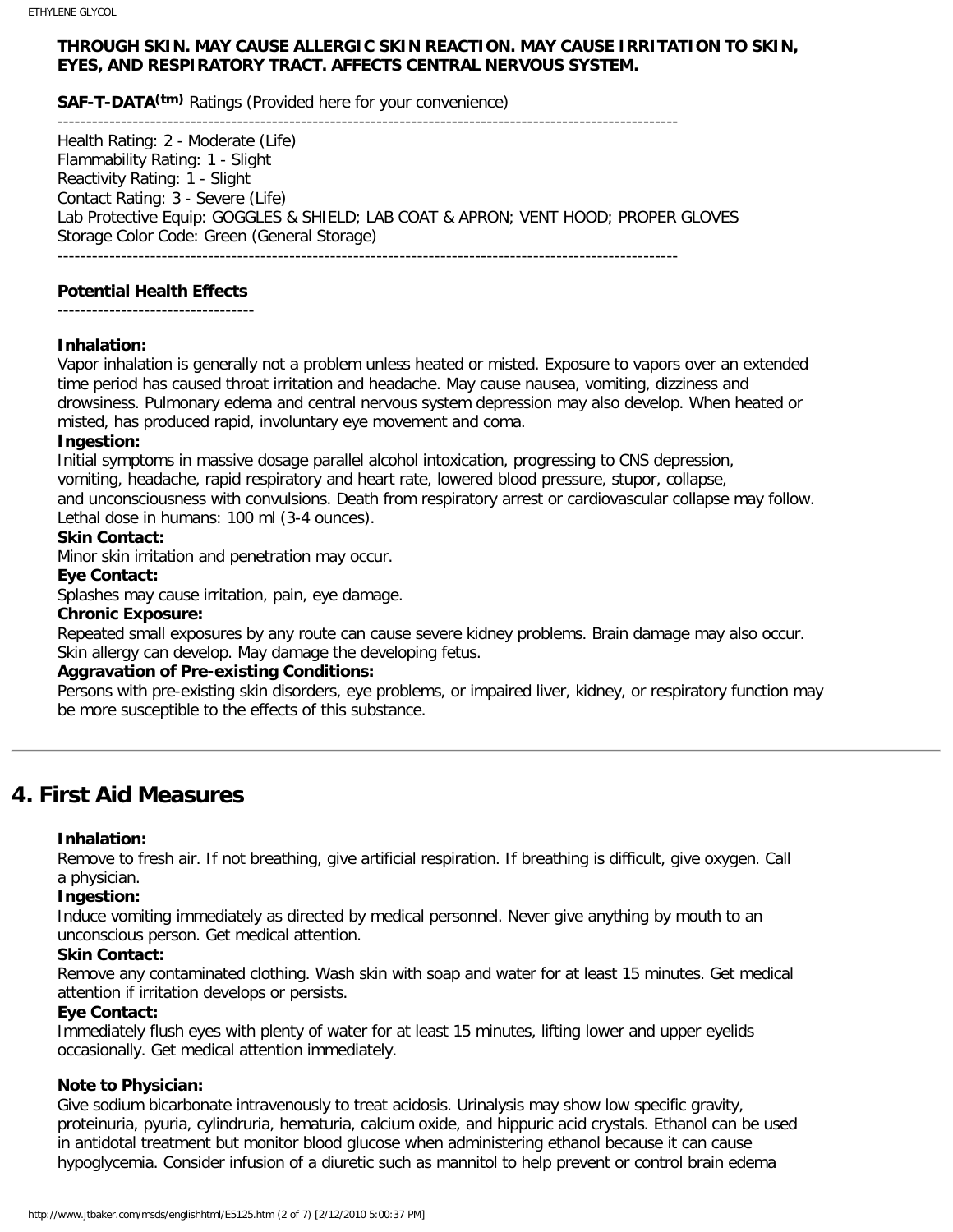and hemodialysis to remove ethylene glycol from circulation.

### **5. Fire Fighting Measures**

#### **Fire:**

Flash point: 111C (232F) CC Autoignition temperature: 398C (748F) Flammable limits in air % by volume: lel: 3.2; uel: 15.3 Slight to moderate fire hazard when exposed to heat or flame. **Explosion:** Above flash point, vapor-air mixtures are explosive within flammable limits noted above. Containers may explode when involved in a fire. **Fire Extinguishing Media:** Dry chemical, foam or carbon dioxide. Water or foam may cause frothing. Water spray may be used to extinguish surrounding fire and cool exposed containers. Water spray will also reduce fume and irritant gases. **Special Information:**

In the event of a fire, wear full protective clothing and NIOSH-approved self-contained breathing apparatus with full facepiece operated in the pressure demand or other positive pressure mode. Toxic gases and vapors may be released if involved in a fire.

### **6. Accidental Release Measures**

Ventilate area of leak or spill. Remove all sources of ignition. Wear appropriate personal protective equipment as specified in Section 8. Isolate hazard area. Keep unnecessary and unprotected personnel from entering. Contain and recover liquid when possible. Use non-sparking tools and equipment. Collect liquid in an appropriate container or absorb with an inert material (e. g., vermiculite, dry sand, earth), and place in a chemical waste container. Do not use combustible materials, such as saw dust. Do not flush to sewer! US Regulations (CERCLA) require reporting spills and releases to soil, water and air in excess of reportable quantities. The toll free number for the US Coast Guard National Response Center is (800) 424-8802.

# **7. Handling and Storage**

Keep in a tightly closed container, stored in a cool, dry, ventilated area. Protect against physical damage. Separate from acids and oxidizing materials. Containers of this material may be hazardous when empty since they retain product residues (vapors, liquid); observe all warnings and precautions listed for the product.

# **8. Exposure Controls/Personal Protection**

**Airborne Exposure Limits:** Ethylene Glycol [107-21-1]:

-ACGIH Short-Term Exposure Limit (STEL): 100 mg/m3 Ceiling (aerosol only)

#### **Ventilation System:**

A system of local and/or general exhaust is recommended to keep employee exposures below the Airborne Exposure Limits. Local exhaust ventilation is generally preferred because it can control the emissions of the contaminant at its source, preventing dispersion of it into the general work area. Please refer to the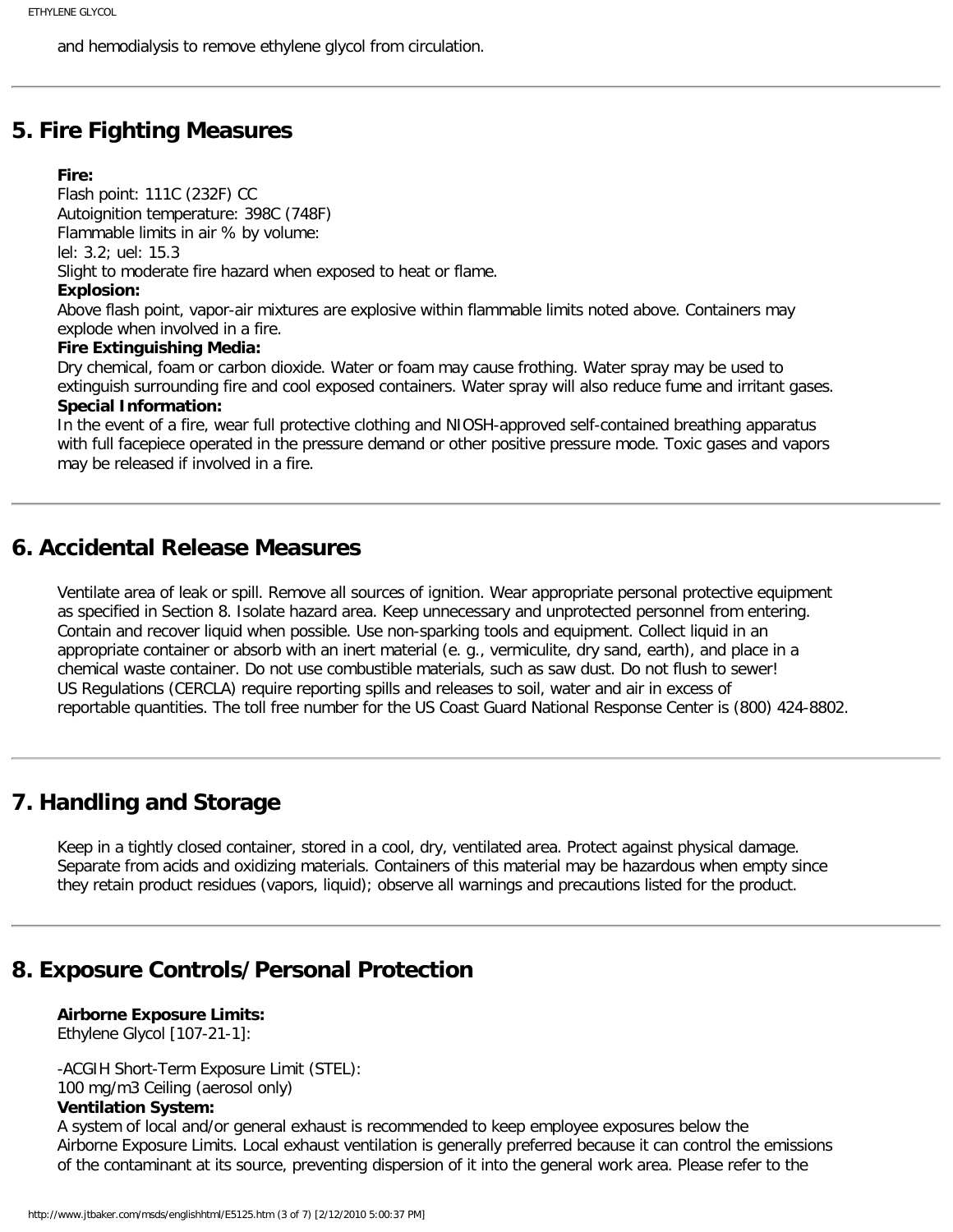ACGIH document, Industrial Ventilation, A Manual of Recommended Practices and the comment of the comment of the comment of the comment of the comment of the comment of the comment of the comment of the comment of the comment of the comment of the comment of the comment of t

### **Personal Respirators (NIOSH Approved):**

If the exposure limit is exceeded, a half-face respirator with an organic vapor cartridge and particulate filter (NIOSH type P95 or R95 filter) may be worn for up to ten times the exposure limit or the maximum use concentration specified by the appropriate regulatory agency or respirator supplier, whichever is lowest. A full-face piece respirator with an organic vapor cartridge and particulate filter (NIOSH P100 or R100 filter) may be worn up to 50 times the exposure limit, or the maximum use concentration specified by the appropriate regulatory agency or respirator supplier, whichever is lowest. Please note that N series filters are not recommended for this material. For emergencies or instances where the exposure levels are not known, use a full-face piece positive-pressure, air-supplied respirator. WARNING: Air-purifying respirators do not protect workers in oxygen-deficient atmospheres.

### **Skin Protection:**

Wear protective gloves and clean body-covering clothing.

#### **Eye Protection:**

Use chemical safety goggles. Maintain eye wash fountain and quick-drench facilities in work area.

# **9. Physical and Chemical Properties**

**Appearance:** Clear oily liquid. **Odor:** Odorless. **Solubility:** Miscible in water. **Specific Gravity:** 1.1 @20C/4C **pH:** No information found. **% Volatiles by volume @ 21C (70F):** 100 **Boiling Point:** 197.6C (388F) **Melting Point:** -13C (9F) **Vapor Density (Air=1):** 2.14 **Vapor Pressure (mm Hg):** 0.06 @ 20C (68F) **Evaporation Rate (BuAc=1):** No information found.

# **10. Stability and Reactivity**

#### **Stability:**

Stable under ordinary conditions of use and storage. **Hazardous Decomposition Products:** Carbon dioxide and carbon monoxide may form when heated to decomposition. May produce acrid smoke and irritating fumes when heated to decomposition. **Hazardous Polymerization:** Will not occur.

### **Incompatibilities:**

Strong oxidizing agents. Reacts violently with chlorosulfonic acid, oleum, sulfuric acid, perchloric acid.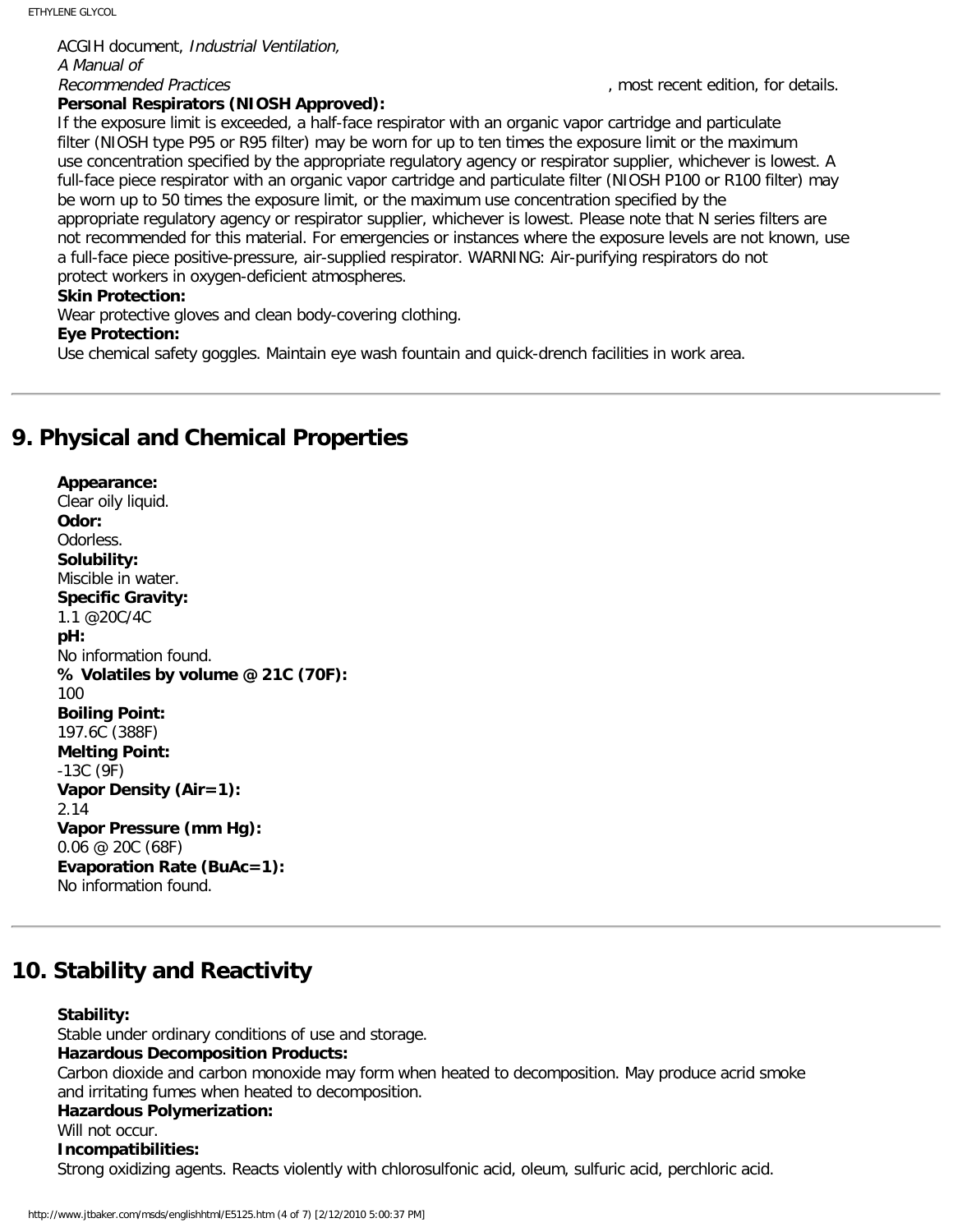Causes ignition at room temperature with chromium trioxide, potassium permanganate and sodium peroxide; causes ignition at 212F(100C) with ammonium dichromate, silver chlorate, sodium chloride and uranyl nitrate.

#### **Conditions to Avoid:**

Heat, flames, ignition sources, water (absorbs readily) and incompatibles.

# **11. Toxicological Information**

#### **Toxicological Data:**

Oral rat LD50: 4700 mg/kg; skin rabbit LD50: 9530 mg/kg. Irritation - skin rabbit: 555 mg(open), mild; eye rabbit: 500mg/24H, mild. Investigated as a tumorigen, mutagen, reproductive effector. **Reproductive Toxicity:**

Has shown teratogenic effects in laboratory animals.

| $-----\Cancer \ Lists \---$  |       |                      |               |
|------------------------------|-------|----------------------|---------------|
|                              |       | ---NTP Carcinogen--- |               |
| Ingredient                   | Known | Anticipated          | IARC Category |
|                              |       |                      |               |
| Ethylene Glycol $(107-21-1)$ | Nο    | Νo                   | None          |

# **12. Ecological Information**

#### **Environmental Fate:**

When released into the soil, this material is expected to readily biodegrade. When released into the soil, this material is expected to leach into groundwater. When released into the soil, this material is not expected to evaporate significantly. When released into water, this material is expected to readily biodegrade. When released into the water, this material is expected to have a half-life between 1 and 10 days. This material is not expected to significantly bioaccumulate. This material has a log octanol-water partition coefficient of less than 3.0. When released into water, this material is not expected to evaporate significantly. When released into the air, this material is expected to be readily degraded by reaction with photochemically produced hydroxyl radicals. When released into the air, this material is expected to have a half-life between 1 and 10 days.

#### **Environmental Toxicity:**

The LC50/96-hour values for fish are over 100 mg/l.

# **13. Disposal Considerations**

Whatever cannot be saved for recovery or recycling should be managed in an appropriate and approved waste disposal facility. Processing, use or contamination of this product may change the waste management options. State and local disposal regulations may differ from federal disposal regulations. Dispose of container and unused contents in accordance with federal, state and local requirements.

# **14. Transport Information**

Not regulated.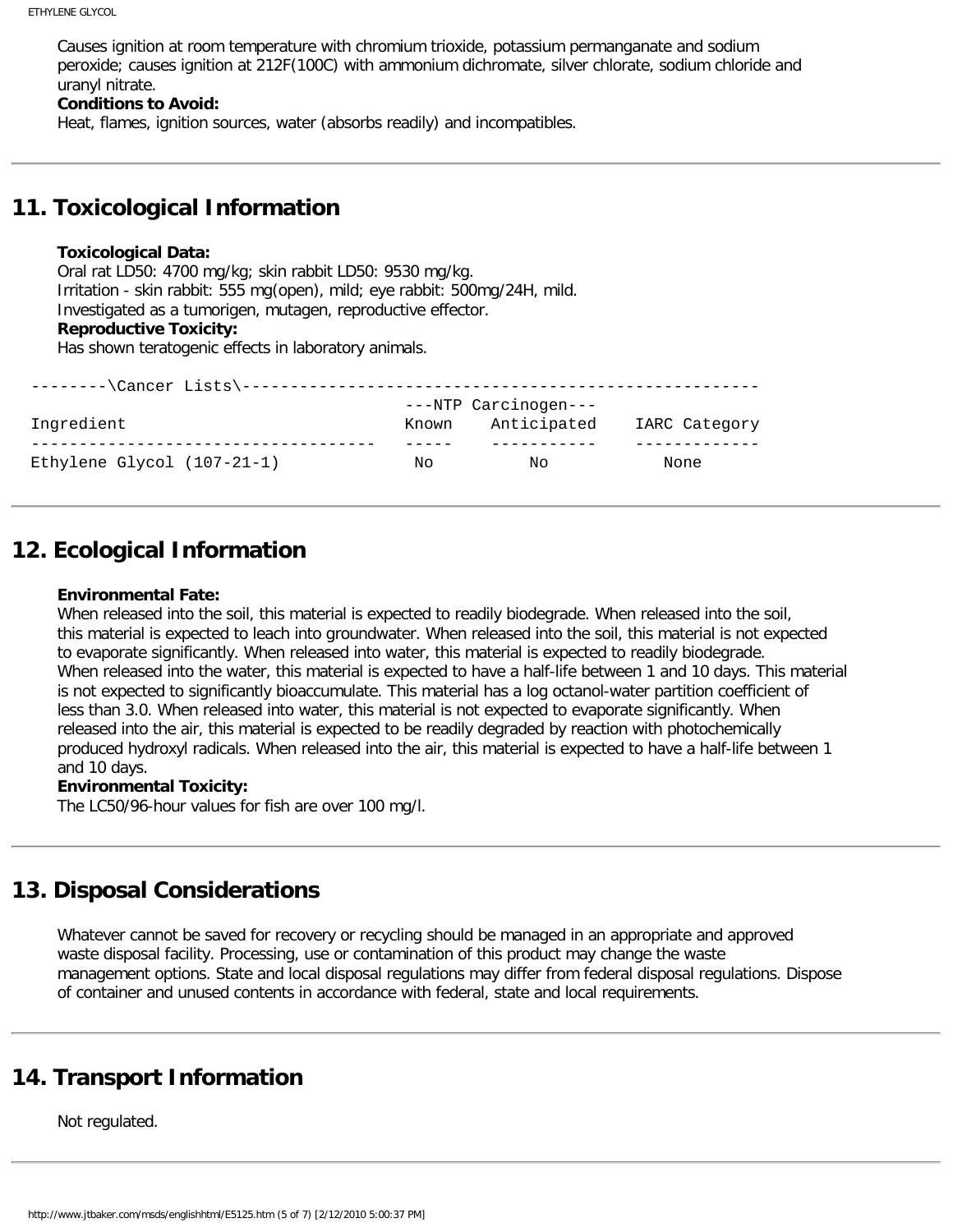ETHYLENE GLYCOL

# **15. Regulatory Information**

--------\Chemical Inventory Status - Part 1\----------------------------------- Ingredient TSCA EC Japan Australia ----------------------------------------------- ---- --- ----- --------- Ethylene Glycol (107-21-1) Yes Yes Yes Yes --------\Chemical Inventory Status - Part 2\--------------------------------- --Canada-- Ingredient  $\sim$  Korea DSL NDSL Phil. ----------------------------------------------- ----- --- ---- ----- Ethylene Glycol  $(107-21-1)$ --------\Federal, State & International Regulations - Part 1\-----------------SARA 302- ------SARA 313------<br>RQ TPQ List Chemical Catg. List Chemical Catg. ----------------------------------------- --- ----- ---- -------------- Ethylene Glycol (107-21-1) --------\Federal, State & International Regulations - Part 2\-----------------RCRA- -TSCA-<br>CERCLA 261.33 8(d) Ingredient CERCLA 261.33 8(d) ----------------------------------------- ------ ------ ------ Ethylene Glycol  $(107-21-1)$  5000 No No Chemical Weapons Convention: No TSCA 12(b): No CDTA: No SARA 311/312: Acute: Yes Chronic: Yes Fire: No Pressure: No Reactivity: No (Pure / Liquid)

**Australian Hazchem Code:** None allocated. **Poison Schedule:** None allocated. **WHMIS:** This MSDS has been prepared according to the hazard criteria of the Controlled Products Regulations (CPR) and the MSDS contains all of the information required by the CPR.

# **16. Other Information**

**NFPA Ratings:** Health: **1** Flammability: **1** Reactivity: **0 Label Hazard Warning:** WARNING! HARMFUL OR FATAL IF SWALLOWED. HARMFUL IF INHALED OR ABSORBED THROUGH SKIN. MAY CAUSE ALLERGIC SKIN REACTION. MAY CAUSE IRRITATION TO SKIN, EYES, AND RESPIRATORY TRACT. AFFECTS CENTRAL NERVOUS SYSTEM.

#### **Label Precautions:**

Do not breathe vapor or mist. Use only with adequate ventilation. Keep container closed. Avoid contact with eyes, skin and clothing. Wash thoroughly after handling.

### **Label First Aid:**

If inhaled, remove to fresh air. If not breathing, give artificial respiration. If breathing is difficult, give oxygen. In case of contact, immediately flush skin or eyes with plenty of water for at least 15 minutes. Call a physician